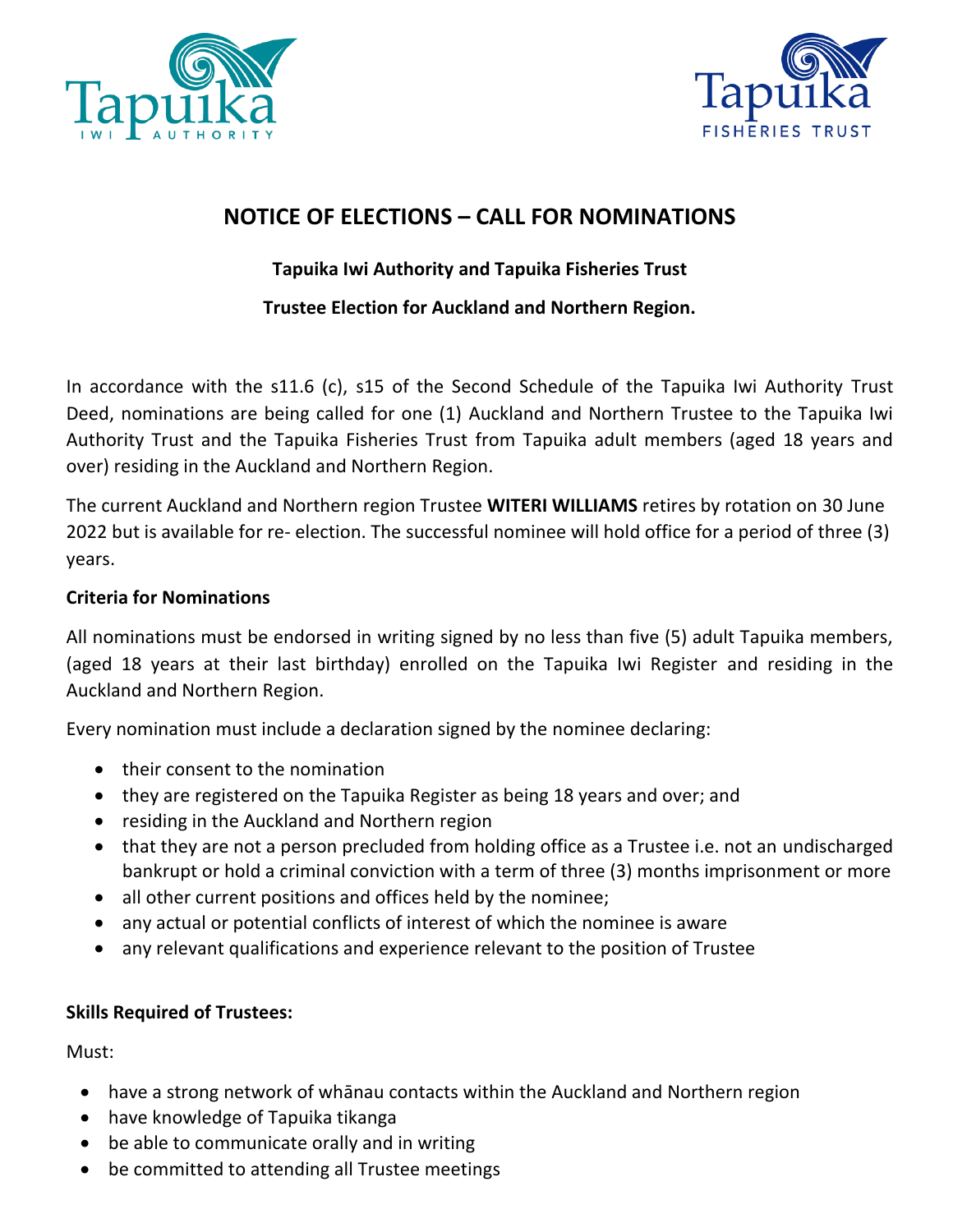- be able to contribute to Trustee discussions and make informed decisions for the benefit of all of Tapuika
- be prepared to actively participate in Board Projects and Committees

#### **Elections**

Should the Iwi Authority receive more than one nomination, then an election by postal ballot will be held of all adult members aged 18 years at their last birthday, residing in the Auckland and Northern region and enrolled on the Tapuika Iwi Register. The Tapuika Iwi Authority will send out all ballot papers to those eligible voters.

### **Nominations for Trustees open Monday 9 May 2022 and close on Monday 23 May 2022 at 12.00 noon.**

Please find attached nomination form.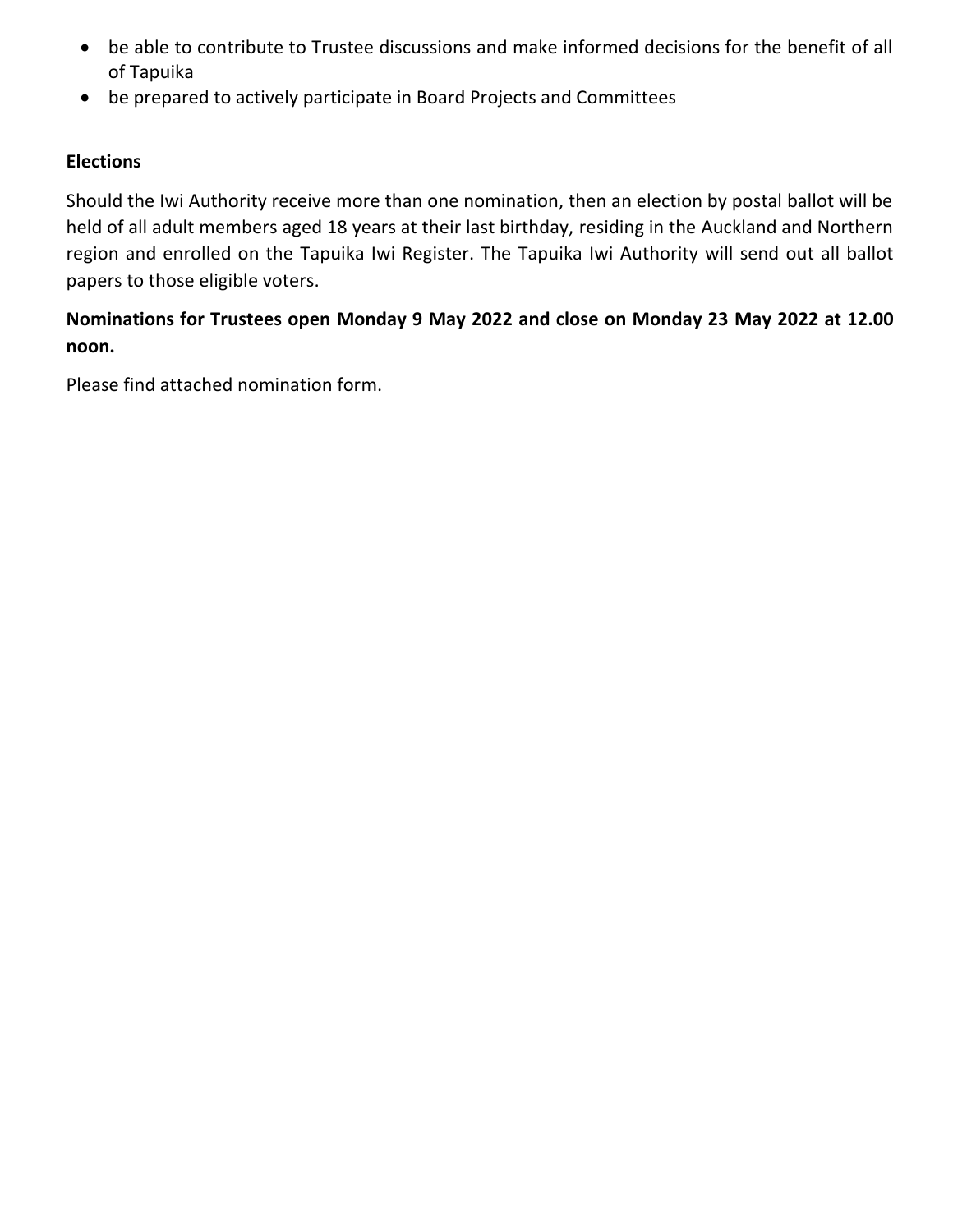



## **TRUSTEE NOMINATION FORM (AUCKLAND – NORTHERN REGION)**

|--|--|--|

This nomination is endorsed by the following 5 adult members registered on the Tapuika Iwi register as a member residing in the Auckland and Northern region.

| 1. | ____ (name) ____________________________                                              | (signature)                                            |
|----|---------------------------------------------------------------------------------------|--------------------------------------------------------|
| 2. |                                                                                       |                                                        |
| 3. | ____________________________________(name) _______________________________(signature) |                                                        |
| 4. |                                                                                       |                                                        |
| 5. |                                                                                       | $(name)$ _________________________________ (signature) |